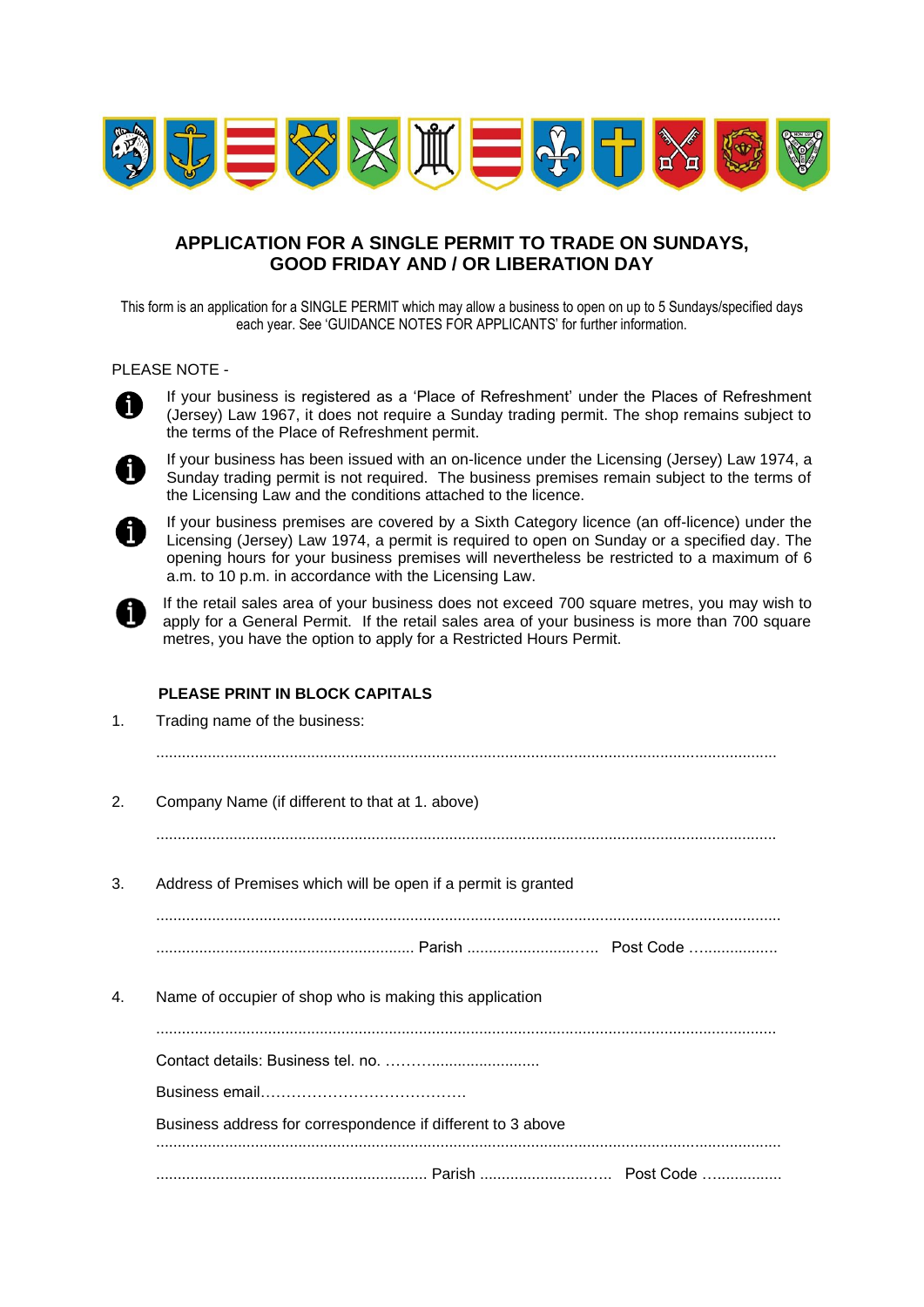5. Full name(s) of person(s) who will manage the premises if a permit is granted permitting it to open on Sundays, Good Friday or Liberation Day:

## 6. Enter the area for the premises:

|                                                                      | Area in<br><b>SQUARE METRES</b> |
|----------------------------------------------------------------------|---------------------------------|
| Retail sales area to which the public has access                     |                                 |
| Area for any other commercial use to which the public has access     |                                 |
| Area(s) with no public access e.g. stores, offices, staff facilities |                                 |
| Number of customer parking spaces available on site                  |                                 |
| Number of other parking spaces available on site                     |                                 |

### 7. Trading Activity

|                                                             | Date 1 | Date 2 | Date 3 | Date 4 | Date 5 |
|-------------------------------------------------------------|--------|--------|--------|--------|--------|
| Enter DATE(S) for<br>which a permit to<br>open is requested |        |        |        |        |        |
| Opening / closing<br>times $(From - To)$                    |        |        |        |        |        |
| Hours staff will be on<br>premises (From - To)              |        |        |        |        |        |
| Number of staff<br>working                                  |        |        |        |        |        |
| Total number of<br>deliveries needed                        |        |        |        |        |        |
| Type and timing of<br>deliveries                            |        |        |        |        |        |
|                                                             |        |        |        |        |        |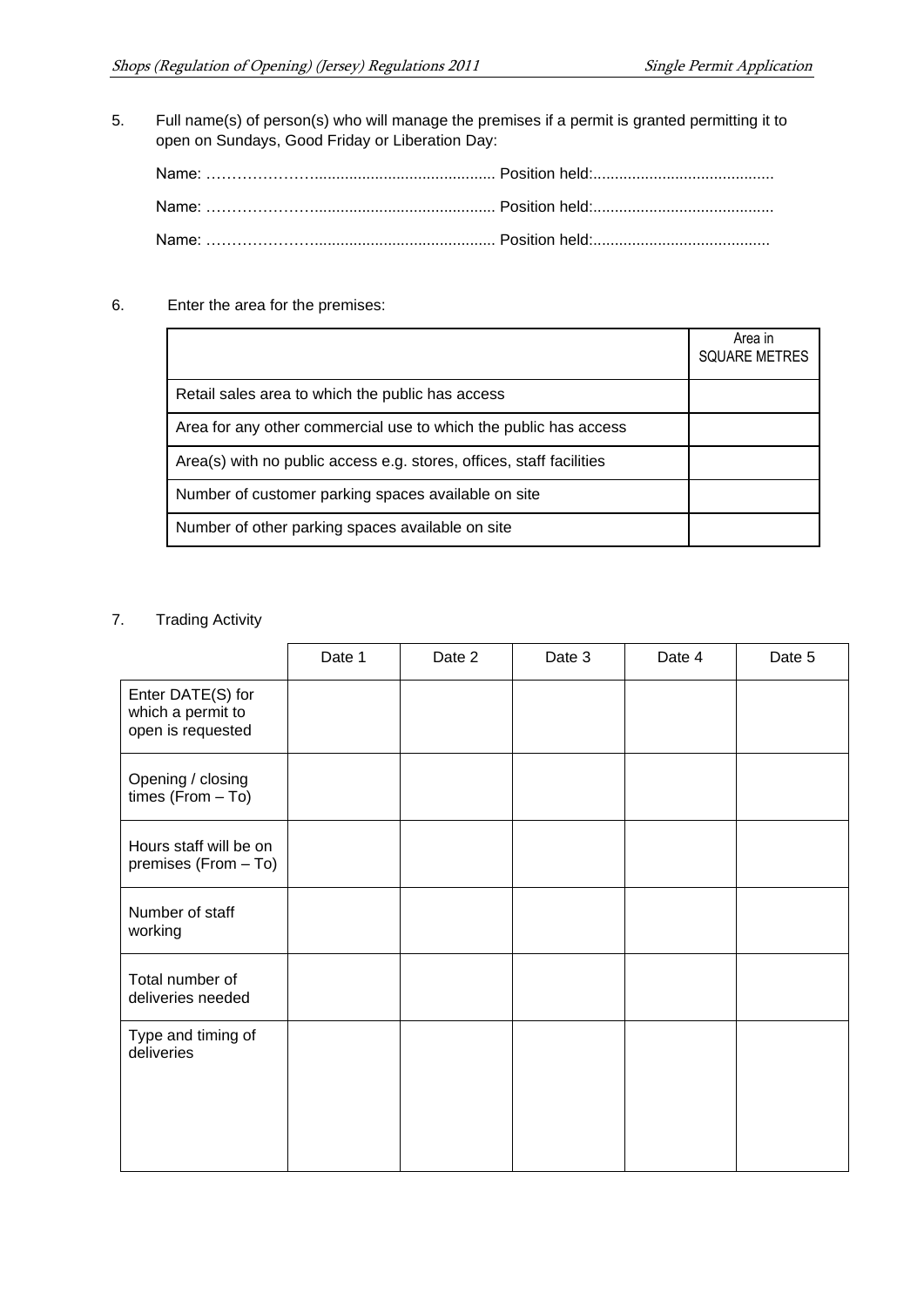If paid separately, please confirm method (e.g. 'at Parish Hall' or

…………………………………….

'BACS')

8. In determining whether or not to grant a permit, the Connétable must have regard to the peace and tranquillity of a neighbourhood, and the avoidance of nuisance to residents, on the days and times of opening of a shop and in particular to any noise, traffic and litter likely to result from the shop opening. State any extra provision which you propose to make if a permit is granted for Sundays/special days.

| 9. | Fee of £60 attached? | <b>YES</b> | PAID SEPARATELY |
|----|----------------------|------------|-----------------|

Please make cheques payable to 'Parish of ……….' or contact the relevant Parish Hall to confirm alternative payment options. Note that the application will not be considered until the fee for filing the application is received by the Connétable. The application fee is not refundable if the application is refused.

#### **PLEASE NOTE**:

The Connétable may ask you to provide further relevant information before making a decision regarding this application. Such further information might include a request to provide a plan prepared and certified as accurate by a surveyor showing the measurements and size of the part of the retail sales area that will be used for the supply of goods.

The Connétable may also deem it necessary to inspect the shop to which the application relates or to authorize (in writing) another person to do so.

I declare that I will comply with the Shops (Regulation of Opening and Deliveries) (Jersey) Law 2010 at all times and ensure all staff are made aware of the Articles of the Law and Regulations, as well as any conditions imposed upon a Sunday trading permit by the Connétable.

|--|--|

| In respect of a Limited Company/Association please print name of authorised signatory and position held |
|---------------------------------------------------------------------------------------------------------|
|---------------------------------------------------------------------------------------------------------|

| Nam |  |
|-----|--|
|-----|--|

Office use only Sunday Tdg 2021 SINGLE